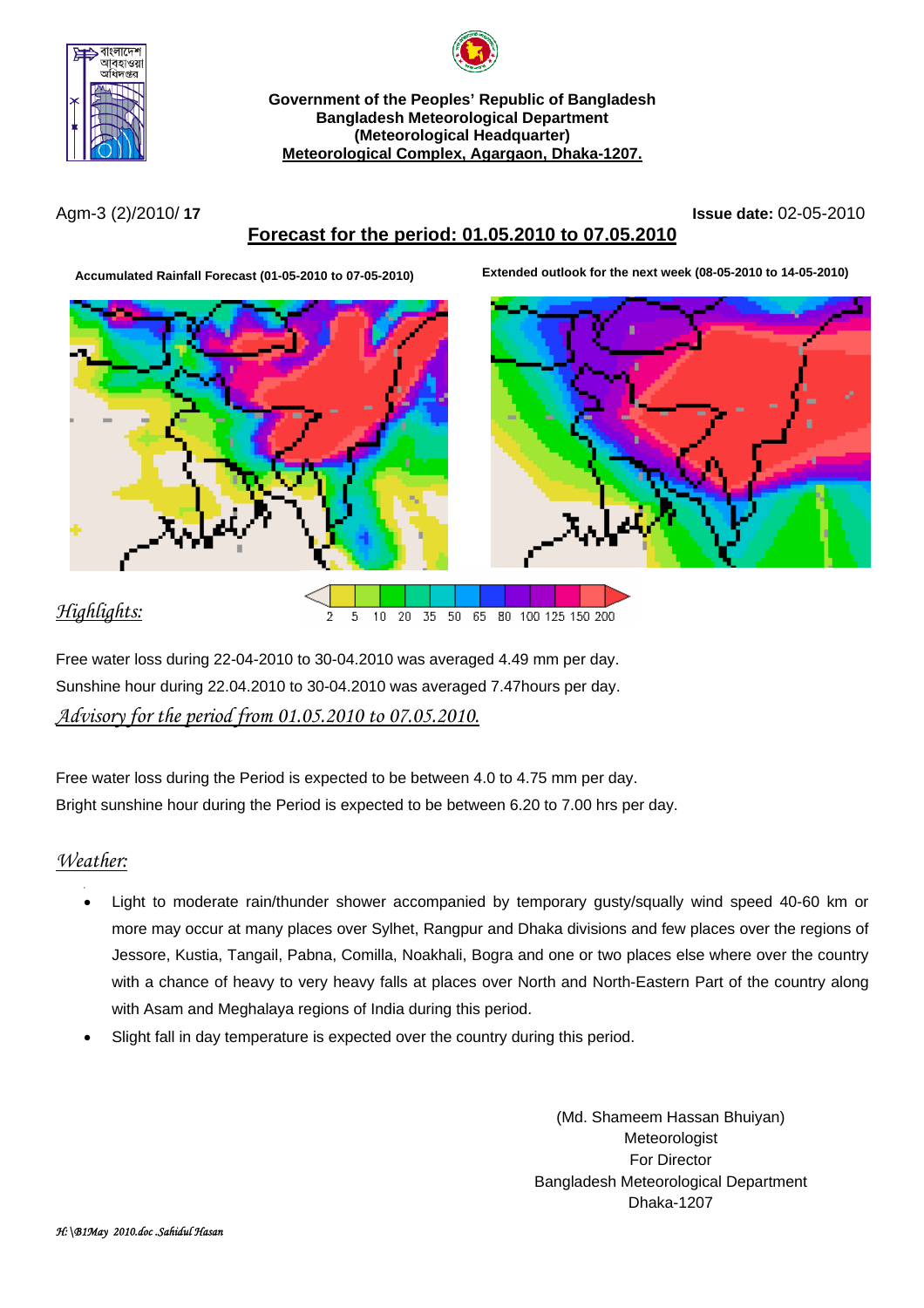#### **Bengali Version**

#### **Forecast for the period: 01.05.2010 to 07.05.2010**

**Accumulated Rainfall Forecast (01-05-2010 to 07-05-2010) Extended outlook for the next week (08-05-2010 to 14-05-2010)**



#### c**Ö**b ̂eukó¨ mgnt-

ev®úxfe#bi ^` wh Nb 22-04-2010Bs †\_#K 30-04-2010 Bs ch<sup>e</sup>\$4.49 wat wat wQj | mh@kiY Kutji %bK Mb 22-04-2010 Bst\_#K 30-04-2010 Bs ch@–7.47 N·Uv Qj |

## **c~e©vfvmt- 01-05-2010 Bs †\_‡K 07-05-2010 Bs ch©š—|**

 $2010$  Bs mtj i Gwc $\ddot{\theta}$  gytmi G mg‡q ev®úxfe‡bi  $\degree$  wbK Mb gyb 4.0 wgtwgt †\_‡K 4.75 wgtwgt \_vK‡Z cyti | 2010 Bs mtj i GwcÖj gytmi G mg‡q mßytni mh@KiYKvtj i ^`wk Mo gvb 6.20 NbUv †\_#K 7.00 NbUv \_vK‡Z cvti|

## Avenu*I* avi-

- G mßytn watjU, iscyi I XvKv wefwMm h‡kvi, Kwóqv, Uv½Bj, cvebv, Kmyjy–†bvqvLvjx I e¸ov AÂtji wKQz wKQz **"Wh Ges † #ki Ab^Î `@K ~'Wh N·Uvq 40-60 wKtwgt ev AviI AwaK ‡e#M `gKv A\_ev S‡ov nvI gymn en / eRª en wordt eth** n‡Z cyti| †mB mt\_ † ‡ki DËi I DËi-ceÂjmn Avmg/†gNyjq A‡j fvixn‡Z AwZ fvixel\$Yi m¤¢ebv i‡q‡Q|
- y G mßv‡ni w`‡bi ZvcgvÎv mvgvb¨ n«vm †c‡Z cv‡i|

(tgvt kvgxg nvmb fBqv) Avenvil que` cwiPvj‡Ki c‡¶ evsiv<sup>\*</sup> k Avenviav Ava<sup>\*</sup> Bi, XvKv-1207|